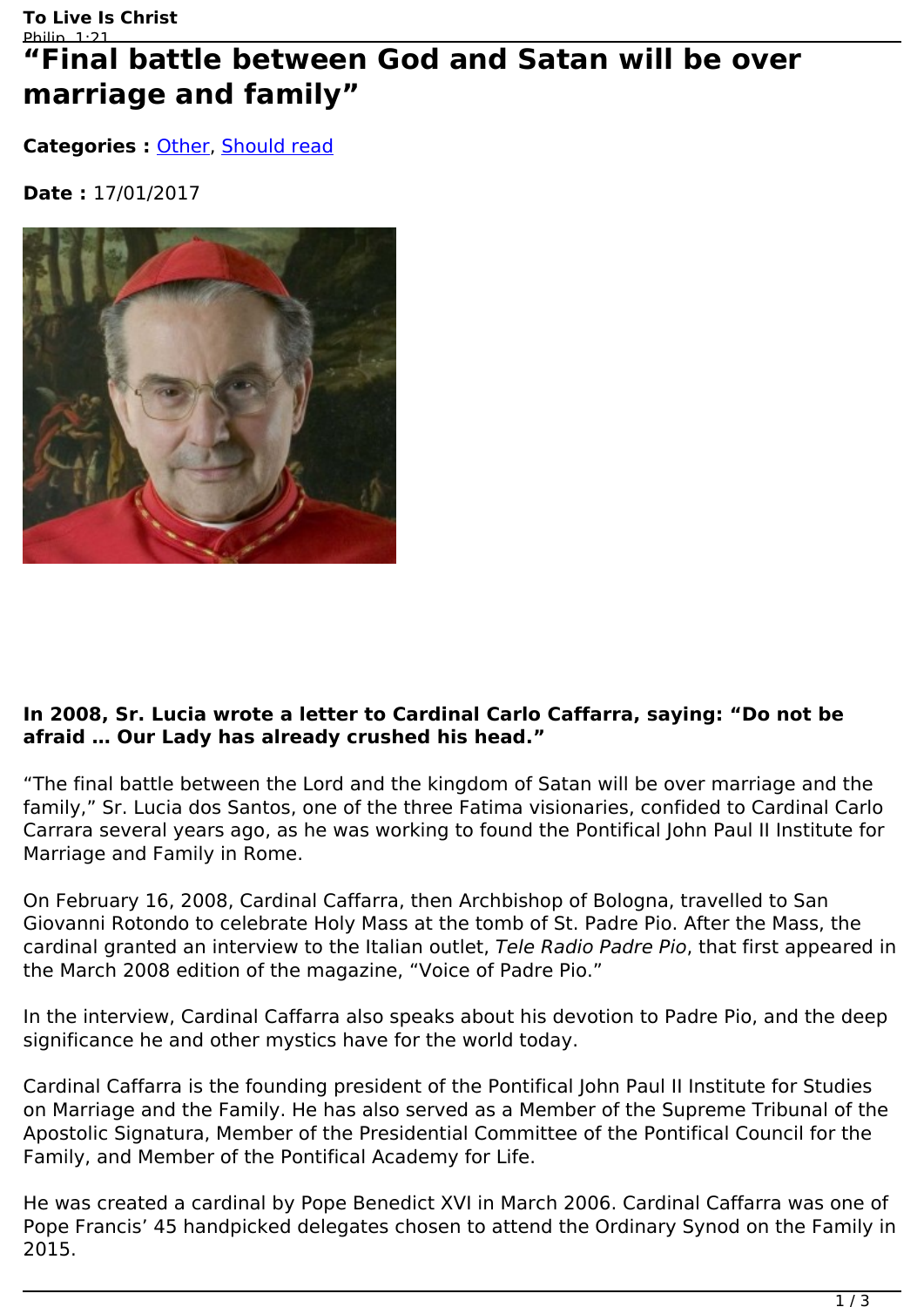#### Philin 1:21 **Here we print an English translation of the original interview with Cardinal Caffarra.**

#### *Q. Your Eminence, recently in 'Corriere della Sera' you said that you have always had a great devotion to Padre Pio. Please tell us why.*

I have had a great devotion to him since the beginning of my priesthood, because I had a rather unique experience. I had been a priest for some months and a brother-priest came to see me. He was much older, and was going through a serious crisis of faith. It is difficult to describe what a crisis of faith is like for a priest: a terrible thing! I told him: "Brother, I am too little; I don't feel that I can carry such a burden. Go to Padre Pio." He went, and while he was talking to Padre Pio he had a great mystical experience, in which he experienced, very strongly, the mercy of God. Now he is one of the best priests I know. There you have it. It all began like that.

## *Q. Did you ever meet Padre Pio personally?*

No, because I never had the courage to go to him, thinking that I would be wasting his time! [...] I believe that Padre Pio belongs to the series of great mystics who have this characteristic: the most profound participation in the Cross of Christ, as they bear upon themselves the great tragedy of mankind today – atheism. Padre Pio, St. Gemma Galgani, St. Teresa Benedicta of the Cross, Mother Theresa, the Curé d'Ars all had the profound experience of sitting at the table with sinners, of living their experiences, of carrying, in different ways, the weight of the Agony in Gethsemane, testifying to the love of Christ who takes upon himself the suffering of the man who has left his Father's house and doesn't want to go back, even if he knows in his heart that he is better off in his Father's house rather than tending pigs… Man today continues to imagine that he can live as if God did not exist; and we see the devastation this has caused.

#### *Q. There is a prophecy by Sister Lucia dos Santos, the Fatima visionary whose process of beatification began last February 13 [2008], which concerns "the final battle between the Lord and the kingdom of Satan." And the battlefield is the family. Life and the family. Not everyone knows that you were given the charge by John Paul II to plan and establish the Pontifical Institute for the Studies on Marriage and the Family.*

Yes. At the start of this work entrusted to me by the Servant of God [now Saint] John Paul II, I wrote to Sister Lucia of Fatima through her bishop as one couldn't do so directly. Unexplainably however, as I wasn't expecting a reply, seeing that I was only asking for prayers, within a few days I received a very long letter with her signature – now in the Institute's archives. In it we find written: *the final battle between the Lord and the kingdom of Satan will be about marriage and the family. Do not be afraid, she added, because anyone who works for the sanctity of marriage and the family will always be fought and opposed in every way, because this is the decisive issue.* And then she concluded: *however, Our Lady has already crushed his head.*

In speaking to John Paul II, you felt too that this was the crux, as it touches the very pillar of creation, the truth of the relationship between man and woman, and among generations. If you touch founding pillar the entire building collapses, and we see this now, because we have arrived at this point, and we know it. And I'm moved when I read the best biographies of Padre Pio, on how this man was so attentive to the sanctity of marriage and the sanctity of the spouses, even with justifiable rigor on occasion.